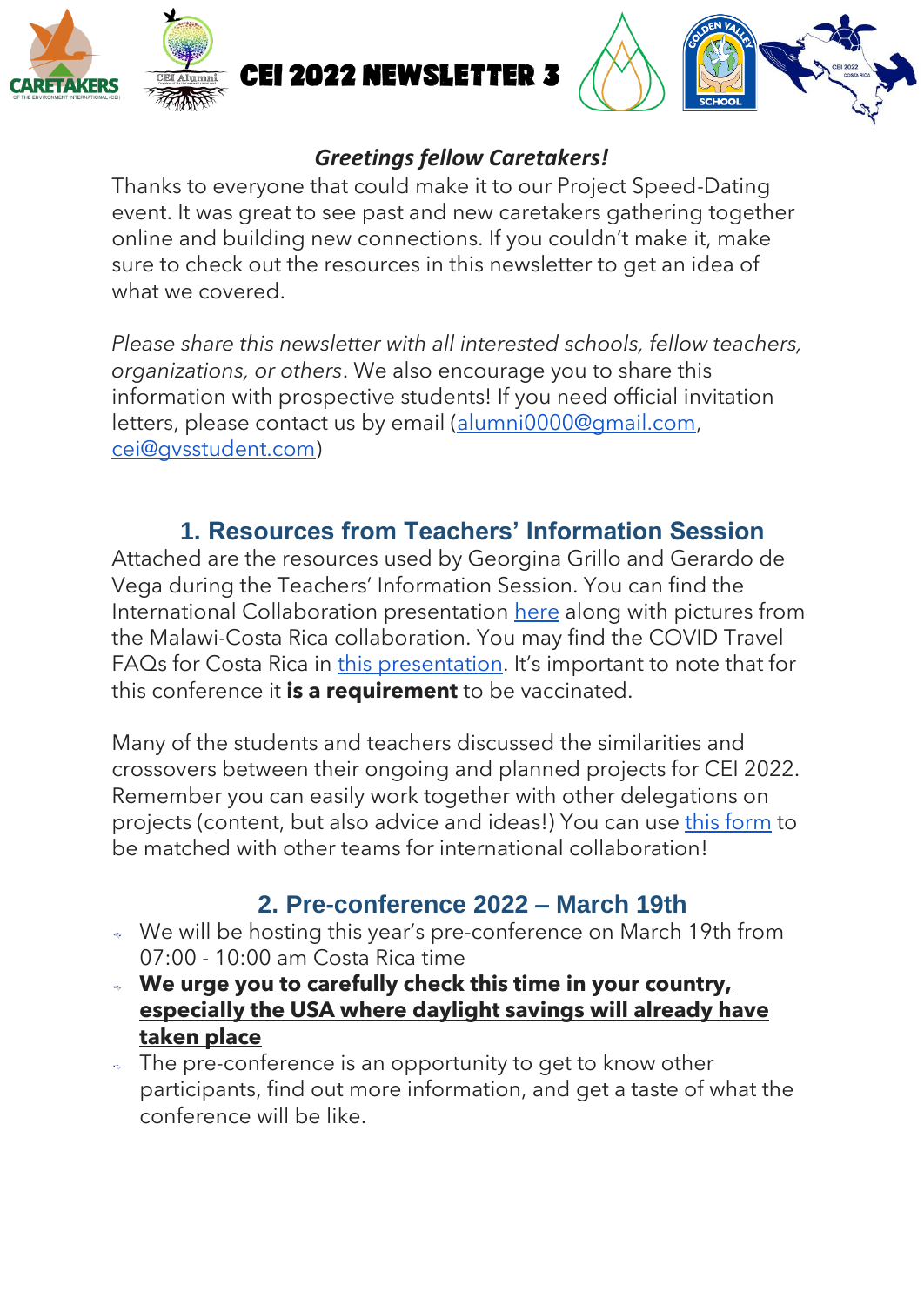

RETAKERS **CEI 2022 NEWSLETTER 3** 



- We will also hold a teacher's information session simultaneously for all the new incoming delegations. It's your chance to find out all about COVID travel, online participation, registration, and more!
- We have 2 exciting keynote speakers: Jose Lluch & Roberto E. de La Ossa Thompson. They will discuss water and circular economy & citizen river observatories.
- The Zoom information is as follows: *Join Zoom Meeting*

[https://us02web.zoom.us/j/87837278842?pwd=ZUxCL1hVZ0VnYnNjU](https://us02web.zoom.us/j/87837278842?pwd=ZUxCL1hVZ0VnYnNjUGpRenhVMHB1QT09) [GpRenhVMHB1QT09](https://us02web.zoom.us/j/87837278842?pwd=ZUxCL1hVZ0VnYnNjUGpRenhVMHB1QT09)

Meeting ID: 878 3727 8842

Passcode: cei2022

# **3. Workshop: Project Structure 101– March 26th**

- As promised, we will be accompanying the students in the process leading up to the conference, helping them prepare and strengthen their projects.
- In this workshop, student hosts Daniela and Max will teach participants how to develop a *lean canvas, pitch deck, and elevator pitch.*
- $\sim$  These 3 elements will be deliverables that students have to later turn in in June, so it's really important that they attend and participate in this first workshop.
- The workshop will be held on March 26th at 8:00 am Costa Rica time.
- **We urge you to carefully check this time in your country, especially the USA where daylight savings will already have taken place (in Europe this will be on March 27th)**
- The Zoom information is as follows:

*Join Zoom Meeting*

[https://us02web.zoom.us/j/83317358598?pwd=a2RwSERQYzJsU2J](https://us02web.zoom.us/j/83317358598?pwd=a2RwSERQYzJsU2JyZjlEakNVTHB6QT09) [yZjlEakNVTHB6QT09](https://us02web.zoom.us/j/83317358598?pwd=a2RwSERQYzJsU2JyZjlEakNVTHB6QT09)

Meeting ID: 833 1735 8598

Passcode: cei2022

# **4. Regular meeting dates and times**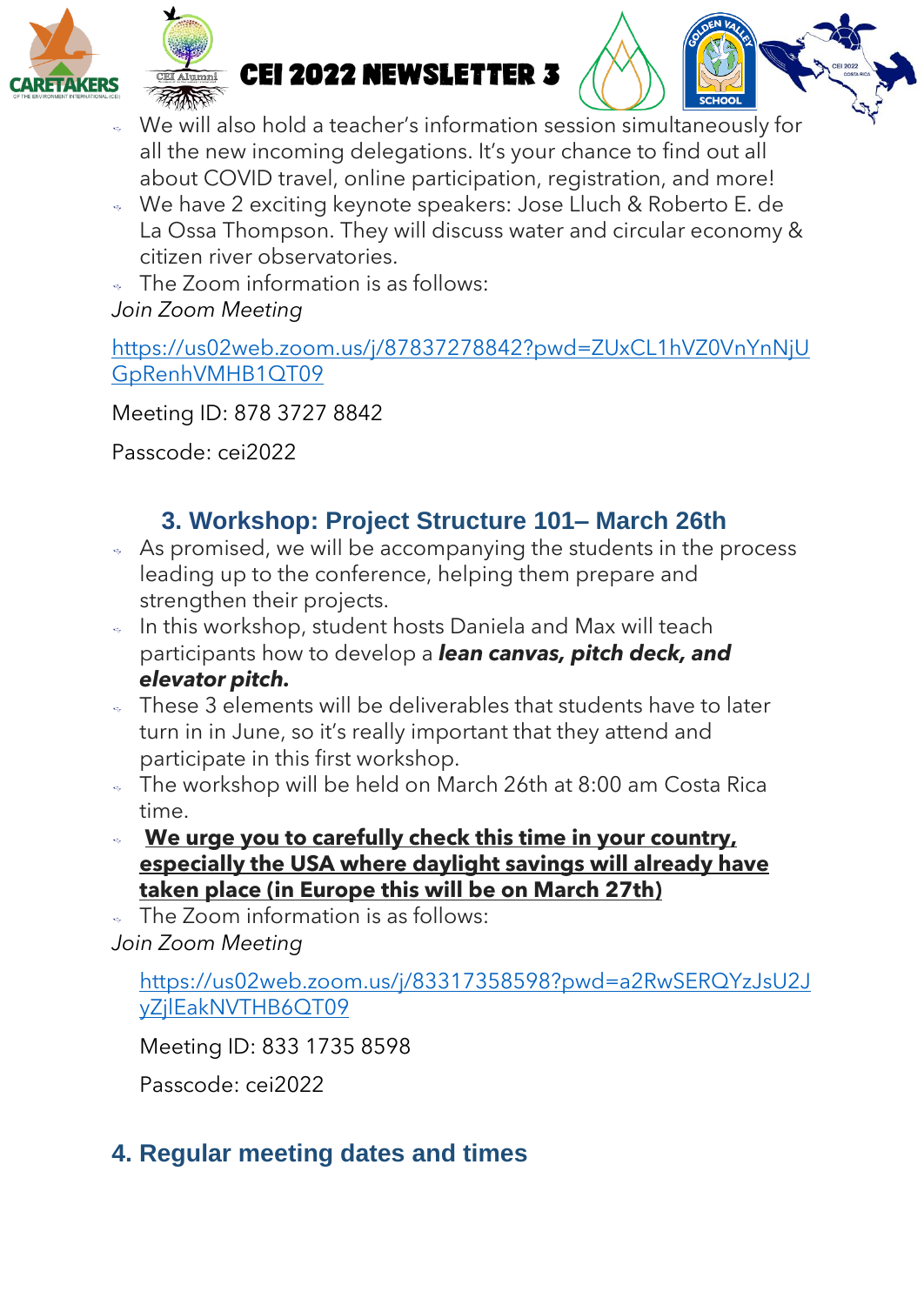





We are holding 2 regular teacher meetings with different purposes:

### *Monthly Teacher Meeting*

These meetings are held monthly, on the last Friday of each month at 9:00 am Costa Rica time. Their main purpose is to give new updates, clear up information, and answer questions related to CEI 2022 specifically. It is focused on this year's conference.

### *Weekly Teacher Catchup*

These meetings are held weekly every Thursday at 8:00 am Costa Rica time. Their main purpose is to serve as a space for teachers to catch up or ask questions related to general CEI topics.

You can also join the CEI Events Google Calendar which has all upcoming events for 2022 here:

[https://calendar.google.com/calendar/u/1?cid=cHVkcmhtMnNzNGkw](https://calendar.google.com/calendar/u/1?cid=cHVkcmhtMnNzNGkwdGpiOWJvcDIyM2hkZHNAZ3JvdXAuY2FsZW5kYXIuZ29vZ2xlLmNvbQ) [dGpiOWJvcDIyM2hkZHNAZ3JvdXAuY2FsZW5kYXIuZ29vZ2xlLmNvb](https://calendar.google.com/calendar/u/1?cid=cHVkcmhtMnNzNGkwdGpiOWJvcDIyM2hkZHNAZ3JvdXAuY2FsZW5kYXIuZ29vZ2xlLmNvbQ) [Q](https://calendar.google.com/calendar/u/1?cid=cHVkcmhtMnNzNGkwdGpiOWJvcDIyM2hkZHNAZ3JvdXAuY2FsZW5kYXIuZ29vZ2xlLmNvbQ)

### **5. Teacher's Packet**

We have prepared a packet of information for schools, teachers, alumni, and delegation leaders to start recruiting for CEO 2022. We encourage you to use the information found in it to recruit students in your area. You can also formally invite your school or other schools using the invitation letter. Please consider encouraging new schools and new teachers to join. We are happy to do anything we can to accommodate them and answer any questions you or they may have.

The packet can be found following this link [https://drive.google.com/drive/folders/1-](https://drive.google.com/drive/folders/1-8MV1UKQInpPf1_wW9wlzf34Dv0TveXZ) [8MV1UKQInpPf1\\_wW9wlzf34Dv0TveXZ.](https://drive.google.com/drive/folders/1-8MV1UKQInpPf1_wW9wlzf34Dv0TveXZ)

In order to download any resources you have to:

- 1. Click on the link above
- 2. Wait for the google drive folder to open
- 3. Click on the 3 dots besides the file
- 4. Choose the "download" option to download each file

What will you find in this packet?